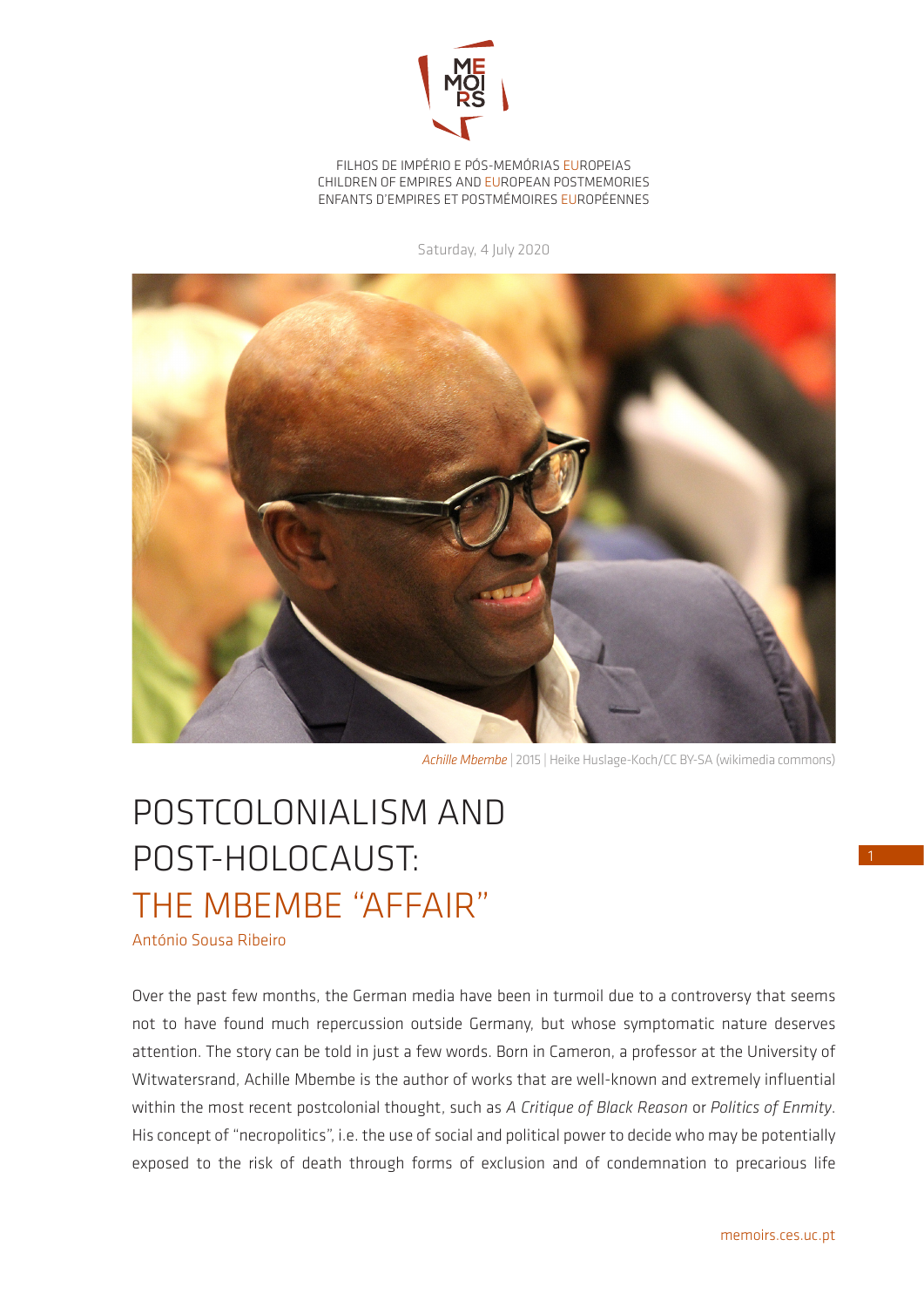

conditions, has definitively entered the vocabulary of contemporary theory. His work has been widely discussed in Europe, including in Germany, where he was awarded, in 2015, the important Scholl Siblings Prize, among other prestigious awards, such as the Ernst Bloch Prize.

The question arose following the invitation to Mbembe to provide the inaugural speech of the "Ruhrtriennale", a festival of music and arts in the Ruhr region. Because of the pandemics, the festival was meanwhile cancelled, but this did not prevent the continuation of the polemics caused by the invitation and triggered by an open letter by Lorenz Deutsch, a deputy of FDP (Liberal Democratic Party), of March 23 2020, to the director of the festival, Stefanie Carp. The letter levelled the charge of antisemitism against Mbembe, on the basis of two quotations taken out of context from the book *Politics of Enmity*. With the same precarious foundation, Felix Klein, the commissar of the federal government for the question of antisemitism, was quick to corroborate the charge and lend his authority to what became a ferocious campaign of defamation, in which, shortly afterwards, the Central Council of Jews in Germany also intervened, with a repetition of the same charge.

Where does Mbembe's antisemitism lie after all? In the book mentioned, reflecting on contemporary forms of surveillance and politics of segregation, a central topic in his work, the author provides as an example the Israeli settlement policy and the segregation of Palestinian territories. The fact that, although he is clear concerning the difference in scale and in context, he puts forward the Holocaust as the paramount example of the logics of segregation and exclusion in Western modernity, establishing a comparison between Nazi genocide and Apartheid politics, did but reinforce the uproar. The charge was further reinforced through the association of Mbembe with the BDS - Boycott, Divestment and Sanctions movement (in the state of North Rhine-Westphalia, it is forbidden by law for any public institution to make available facilities to persons or groups that are involved in the BDS movement), although the sheer fact that he never expressed support to this movement is not subject to controversy.

The philosopher from Cameron was not left alone, on the contrary, he was offered the support of authoritative voices, namely the subscribers of an "Appeal to solidarity with Achille Mbembe", made public on May 1 2020, in which, among other aspects, all "inappropriate use of the concept of antisemitism" is explicitly condemned. Well-known historians and intellectuals, prominent specialists of the Holocaust and colonialism, such as Aleida and Jan Assmann, Wolfgang Benz, Andreas Eckert, Omer Bartov, Moshe Zimmermann, Michael Rothberg or Dirk Moses, among many others, signed the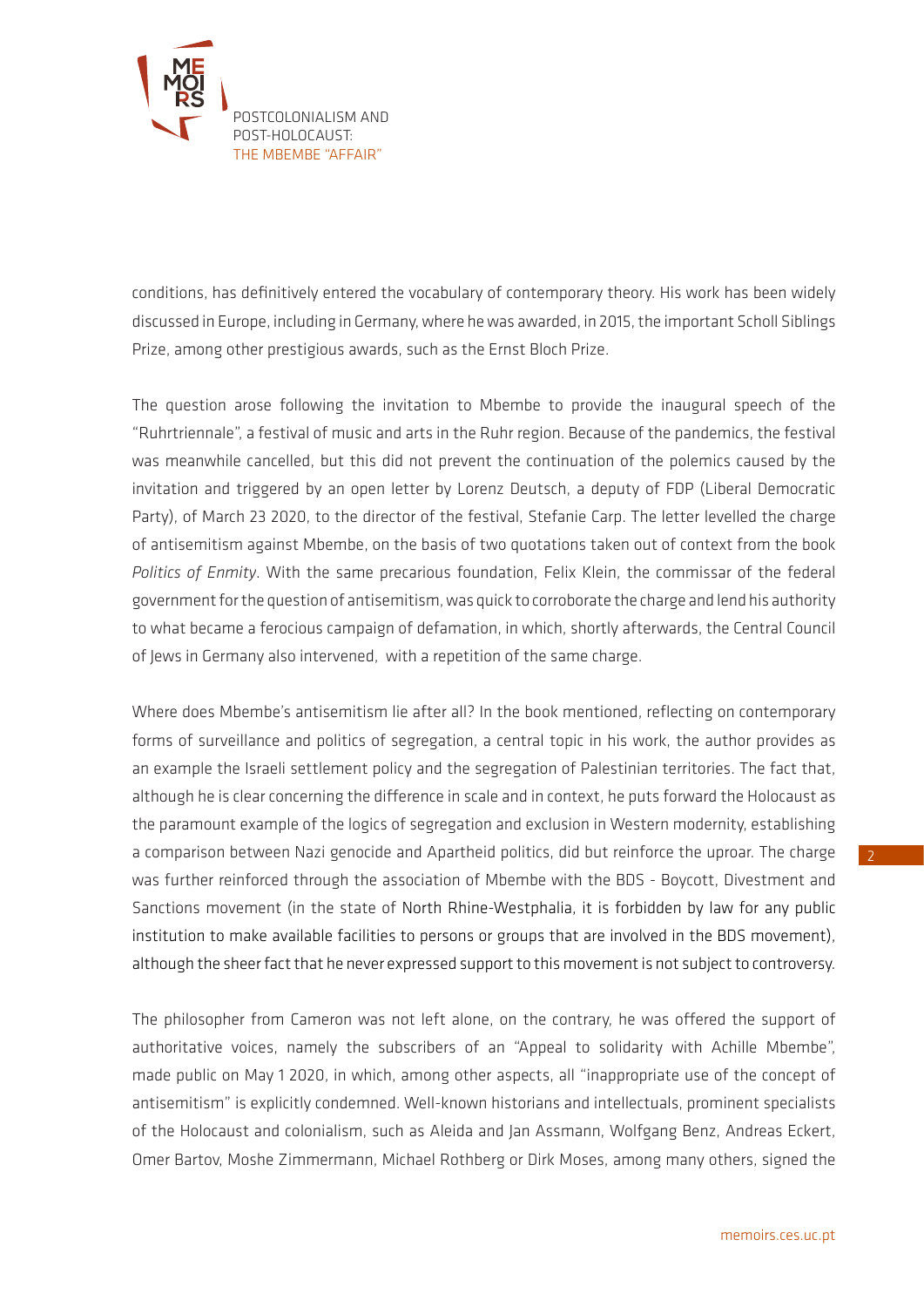

appeal, which is a model of intellectual intervention in its most noble and most necessary function of maintaining the field of public discussion clean from ideological blindness and open to the democratic respect of the human rights. A group of well-known Jewish intellectuals made a public statement as well, demanding the resignation of commissar Felix Klein.

It is not my aim to describe the polemics in any detail; meanwhile, it has ended, without those responsible for persecuting Mbembe and their supporters having at any moment judged appropriate to retract. I will just point out three closely related aspects that are fully representative of tendencies that have been gaining momentum and demand critical surveillance.

- 1. Cataloguing any critique of the state of Israel as a manifestation of antisemitism. It is true that the definition of antisemitism established by the International Holocaust Remembrance Alliance (IHRA), in its Budapest declaration of 2016, adopted by the German federal government in 2017 and by the German Council of University Presidents in 2019, declares that "criticism of Israel similar to that leveled against any other country cannot be regarded as antisemitic" (as against taking Israel as a target "as a Jewish collectivity"). However, the definition has made room for an enlargement of the concept which legitimizes the stigmatization of every criticism to the violent colonial practices of the state of Israel.
- 2. The dogma of the incomparability of the Holocaust. There are very good reasons to assert the absolute singularity of the Nazi genocide. But it is precisely such a singularity that lends to the Holocaust a paradigmatic significance; it not only legitimizes, it demands comparison with other processes of genocidal violence. Such a comparison, in the terms of the concept of "multidirectional memory" coined by Michael Rothberg, may in no way be taken as equivalent to relativizing and, even less, devaluing the significance of the Holocaust. On this topic, the declaration by the United States Holocaust Memorial Museum of June 24 2019 condemning the use of Holocaust analogies - such as the simple expression "concentration camps" - brings about perverse consequences. This was highlighted in the open letter to the director of the Museum published on July 1 2019 in the *[New York Times](https://www.nybooks.com/daily/2019/07/01/an-open-letter-to-the-director-of-the-holocaust-memorial-museum/)* and signed, among others, by Omer Bartov, Andrea Orzoff and Timothy Snyder. Vindicating their status not just as teachers and researchers, but as "global citizens", the subscribers do not hesitate in stating that a position such as the one taken by the Museum "makes learning from the past almost impossible".